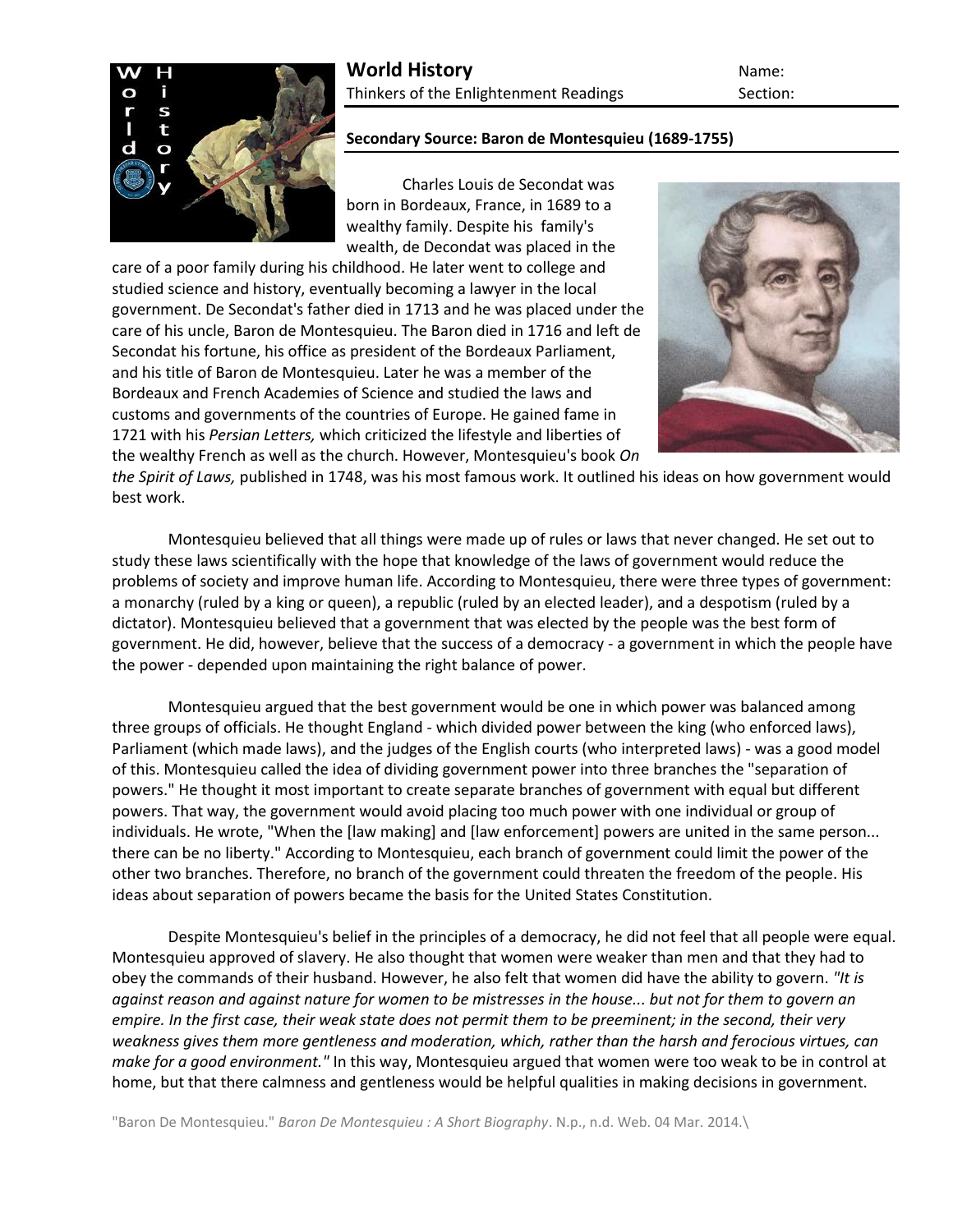

## **Secondary Source: BBC History Jean-Jacques Rousseau (1712-1778)**

Jean-Jacques Rousseau was born in Geneva on 28 June 1712. His mother died when he was young, and Rousseau was initially brought up

by his father, a watchmaker. He left Geneva aged 16 and travelled around France, where he met his benefactress, the Baronnesse de Warens, who gave him the education that turned him into a philosopher.



Rousseau reached Paris in 1742 and soon met Denis Diderot, another provincial man seeking literary fame. They formed the core of the intellectual group, the 'Philosophes'. Eschewing an easy life as a popular composer, in 1750 he published his first important work 'A Discourse on the Sciences and the Arts' (1750).

Its central theme was that man had become corrupted by society and civilisation. In 1755, he published 'Discourse on the Origin of Inequality'. He claimed that original man, while solitary, was happy, good and free. The vices dated from the formation of societies, which brought comparisons and, with that, pride. He was very much opposed to the general progress as society since it only corrupted man in his point of view. 'The Social Contract' of 1762 suggested how man might recover his freedom in the future. It argued that a state based on a genuine social contract would give men real freedom in exchange for their obedience to a self-imposed law. Rousseau described his civil society as united by a general will, furthering the common interest while occasionally clashing with personal interest. Rousseau believed that only through a direct democracy could the general will of the people truly be expressed, and so government should be based off of that model.

Increasingly unhappy in Paris, Rousseau travelled to Montmorency. While at Montmorency he produced his book 'Emile a treatise on education.' This novel escaped the censors and was the most widely read of all his works. In it Rousseau discusses his ideas of educational reform and the need to match education to the stages of development of the individual instead of the other way around. He was a champion of the Empiricism movement that stressed the importance of education through having personal experiences. Its freedom with emotion was in tune with developing romanticism and won him many important fans. But it scandalised the French authorities, who burned it and ordered Rousseau's arrest. He travelled to England, a guest of the Scottish philosopher David Hume, but grew unhappy and secretly returned to France.

In his last 10 years, Rousseau wrote his 'Confessions', justifying himself against his opponents. He died on 2 July 1778 in Ermenonville, the estate of the Marquis de Girardin, who had given him refuge.

"Jean-Jacques Rousseau." *BBC History*. BBC, n.d. Web. 04 Mar. 2014.